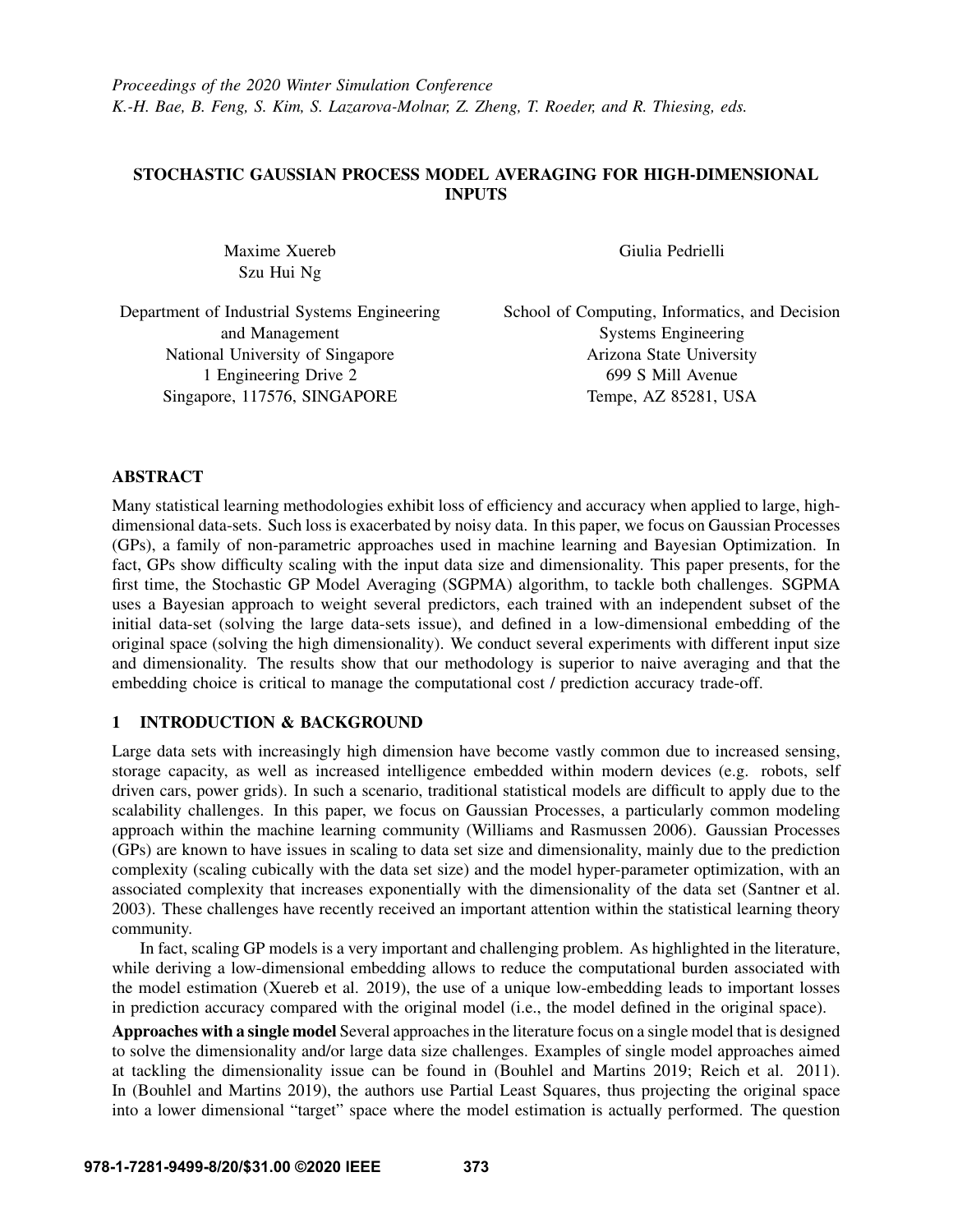of choosing a sufficient dimension reduction has been addressed in [\(Reich et al. 2011\)](#page-11-3), where the authors minimize the number of components in a linear predictor.

A number of contributions have focused on data size reduction (also referred to as sub-sampling), rather than dimensionality reduction [\(Gardner et al. 2018;](#page-10-1) [Lu et al. 2019;](#page-11-4) [Hayashi et al. 2019\)](#page-10-2). In [\(Gardner](#page-10-1) [et al. 2018\)](#page-10-1), the authors approximate a matrix vector multiple of the covariance matrix by decomposing each Kernel with a Lanczos decomposition [\(Lanczos 1950\)](#page-11-5). Similarly, in [\(Lu et al. 2019\)](#page-11-4) the authors use a low-rank approximation of the covariance matrix based on sub-sample selection by means Nyström centers [\(Rudi et al. 2015\)](#page-11-6). A review on the use of sub-sampling for increasing the computational efficiency of Gaussian Processes is provided in [\(Hayashi et al. 2019\)](#page-10-2). Therein, experimental results show that Nyström centers-based approaches are out-performed by random sub-sampling (where sub-samples are selected at random), both in terms of accuracy as well as required computational effort. Moreover, random sub-sampling can be easily generalized.

Some GP models are specifically developed to improve their scalability without losing too much prediction quality: they are categorized by [Liu et al. \(2020\)](#page-11-7) as *scalable GPs*. A comprehensive review on GP models scalability was written by [Liu et al. \(2020\).](#page-11-7) In a comparison between scalable and exact GP models on large data sets, [Wang et al. \(2019\)](#page-11-8) claim that exact GPs have better performance, in terms of prediction accuracy, compared to approximate GPs. However, this comparison was done on a specific data set and can hardly be generalized.

Approaches with Multiple Models A way to overcome the performance issues caused by the use of a single model is to generate multiple predictors, each with an individual support (possibly with reduced dimensionality), and training set. The output predictor can then be built as the average of the predictors resulting from the individual models. A key question is how to weight the different predictors, since arguably each will have a different relative accuracy across the different sub-regions of the original space. Hence, one would like the ability to weight each predictor differently across regions. In the literature, Bayesian and frequentist model averaging have both witnessed an important development.

For the Bayesian Model Averaging (BMA), in [\(Raftery et al. 1997;](#page-11-9) [Hoeting et al. 1999\)](#page-10-3), the authors show how the posterior distribution of a quantity of interest, given a set of data, can be expressed as the weighted average of the posterior distributions under each considered model, where the weights are the posterior model probabilities. The resulting Bayesian Model Averaging (BMA), while appealing, presents several computational challenges due to the potentially extremely large number of elements in the summation and the consequent intractability of the likelihood. In light of this, [Madigan and Raftery \(1994\)](#page-11-10) propose to scale graphical models by applying the Occam's window approach. The same approach was then applied by the authors to linear regression models in [\(Raftery et al. 1997\)](#page-11-9). [Wasserman \(2000\)](#page-11-11) noted that for the case of nested models, Bayesian Selection implies the Occam's principle. Occam's principle was also mentioned in the review by [Fragoso et al. \(2018\)](#page-10-4) as a "popular criterion" when approximations can be used to compute the posterior probabilities in a computationally efficient manner [\(Kass and Wasserman](#page-10-5) [1995;](#page-10-5) [Eicher et al. 2011;](#page-10-6) [Hu et al. 2018\)](#page-10-7).

When the data structure is completely unknown, Frequentist Model Averaging (FMA) can be used over BMA, as it does not require any prior to be defined by the user [\(Wang et al. 2009\)](#page-11-12). Recently, [Mitra](#page-11-13) [et al. \(2019\)](#page-11-13) developed a general framework for FMA, where the model averaging weights estimator is determined without any knowledge of the data structure. Moreover, optimal weights for the model averaging are suggested. FMA approaches have also been developed for specific forms of predictors, such as the threshold models [\(Gao et al. 2019\)](#page-10-8), the logit models [\(Wan et al. 2014\)](#page-11-14), and the linear mixed-effects models [\(Chen et al. 2013\)](#page-10-9).

Contribution In this work, we propose a new Bayesian Model Averaging approach. In particular, we propose a weighting structure and an efficient estimation mechanism. Non overlapping subsets form a partition of the original set of points. A model is estimated in each subset, that is defined in a space that has lower dimension with respect to the original points. Each of the models generates a predictor, and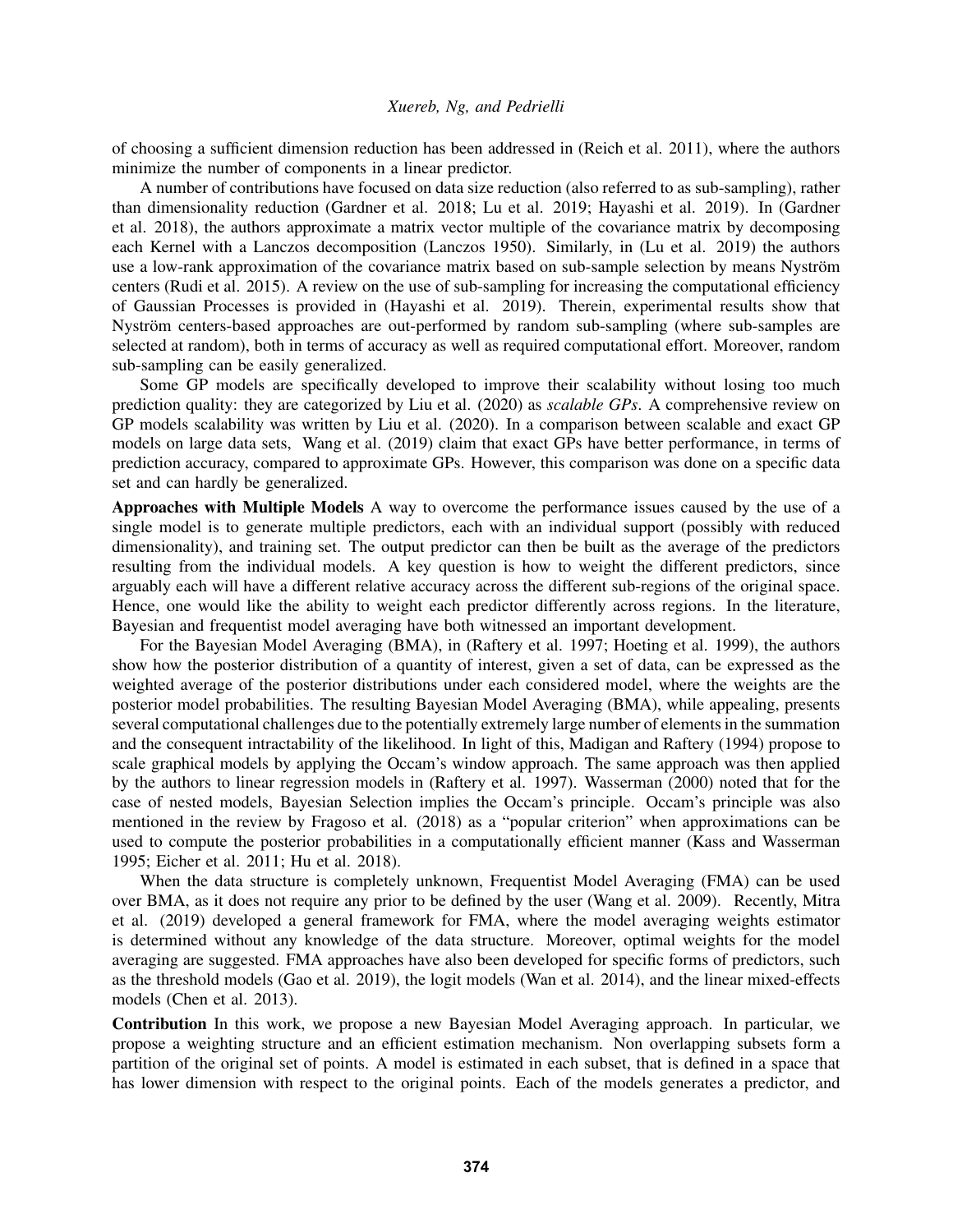these predictors are weighted accounting for both the dimensionality of the associated embedding as well as the size of the training set.

A preliminary version of this manuscript was presented in [\(Xuereb et al. 2019\)](#page-11-2), where Principal Component Analysis (PCA) was used to obtain *a single* lower-dimensional model and prediction. In this paper, we present, for the first time, the new model averaging approach that can consider multiple low-dimensional embeddings. The result is the Stochastic Gaussian Process Model Averaging (SGPMA) developed for the efficient estimation of a Gaussian Process for noisy high-dimensional data, when the training data set contains a large number of data points.

Section [2](#page-2-0) describes the Bayesian Stochastic GP model. Section [3](#page-3-0) develops the Stochastic GP Model Averaging algorithm: the model averaging is expressed along with an estimation of the models priors. Moreover, Section [3](#page-3-0) presents low-embedding algorithms based on random and PCA embeddings. Section [4](#page-7-0) conducts numerical experiments to show the effectiveness of our methodology. Final Section [5](#page-10-10) shows some future work possibilities.

## <span id="page-2-0"></span>2 STOCHASTIC GAUSSIAN PROCESS MODEL

Gaussian Process models have been successfully used for prediction of noisy responses, and several implementations have been proposed in the literature [\(Ankenman et al. 2010;](#page-10-11) [Chen et al. 2013\)](#page-10-12). The model presented by [Yin et al. \(2011\)](#page-11-15) allows to explicitly handle heteroscedastic noise, and a follow up paper proposed an efficient Bayesian scheme for the hyper-parameter estimation, which we use in this work [\(Ng](#page-11-16) [and Yin 2012\)](#page-11-16). Let  $X \in \mathbb{R}^{k \times d}$  a matrix of input locations such that its  $i^{th}$  row is a *d*-dimensional sample  $\mathbf{x}_i$ ,  $i = 1,...,k$ , and X the feasible set. Let  $\mathbf{Y} \in \mathbb{R}^k$  the vector with elements  $\bar{y}(\mathbf{x}_i)$ , the noisy evaluation associated to location  $x_i, \forall i$ . Under a Gaussian Process modeling setup, the simulation response of any  $\mathbf{x} \in \mathbb{X}$  is interpreted as a random process  $Y(\mathbf{x})$  defined as:

<span id="page-2-3"></span>
$$
Y(\mathbf{x}) = S(\mathbf{x}) + \varepsilon(\mathbf{x}) = \mu(\mathbf{x}) + \delta(\mathbf{x}) + \varepsilon(\mathbf{x}),
$$
\n(1)

where the Gaussian Process  $S(x)$  is the sum of a deterministic mean function  $\mu(x)$ , and a Gaussian Process  $\delta(\mathbf{x})$ . The process  $\varepsilon(\mathbf{x})$  models the noise in the function evaluations, assumed to be independent across locations. The processes  $\delta(x)$  and  $\varepsilon(x)$  describe the dependency among locations, which is fully represented by the covariance function

<span id="page-2-1"></span>
$$
Cov(Y(\mathbf{x}_j), Y(\mathbf{x}_l)) = \begin{cases} c_1^*(\mathbf{x}_j) + c_1 & \text{if } d_{jl} = 0\\ c_1 \text{corr}(d_{jl}, \theta) & \text{if } d_{jl} \neq 0 \end{cases} \forall j, l = 1, ..., k,
$$
 (2)

where  $c_1^*(\mathbf{x}_j)$  is the variance associated to the noise  $\varepsilon$  at location  $\mathbf{x}_j$ ,  $\mathbf{c}_1^*$  the vector of  $c_1^*(\mathbf{x}_j)$ 's,  $c_1$  represents the process variance, and  $d_{jl}$  the distance between  $\mathbf{x}_j$  and  $\mathbf{x}_l$ . corr(·) is a correlation function. Under the assumptions that the hierarchical priors are defined as  $\beta | c_1 \sim N_p(w_0, c_1 Q_0)$ ,  $c_1 \sim IG(\alpha, \gamma)$ ,

 $\theta_j \sim G(a,b), j = 1,2,\ldots,d$ , and  $\theta$  and  $c_1^*/c_1$  are known, the optimal predictor results [\(Ng and Yin 2012\)](#page-11-16):

<span id="page-2-2"></span>
$$
Y(\mathbf{x}_0) \sim T_1(\alpha_Y, \mu(Y(\mathbf{x}_0)|\mathbf{Y}), V(Y(\mathbf{x}_0)|\mathbf{Y})).
$$
\n(3)

$$
\mu(Y(\mathbf{x}_0)|\mathbf{Y}) = B(\mathbf{x}_0)M^{-1}\lambda + C_0^T C^{-1} \left(\mathbf{Y} - BM^{-1}\lambda\right), \alpha_{\mathbf{Y}} = k + 2\alpha
$$
\n<sup>(4)</sup>

$$
V(Y(\mathbf{x}_0)|\mathbf{Y}) = (2\gamma + \mathbf{Y}^T C^{-1} \mathbf{Y} + w_0^T Q_0^{-1} w_0 - \lambda^T M^{-1} \lambda) \frac{1 - C_0^T C^{-1} C_0 + \Lambda M^{-1} \Lambda^T}{2\alpha_{\mathbf{Y}}}.
$$

where  $\lambda = B^T C^{-1} Y + Q_0^{-1} w_0$ ,  $M = B^T C B + Q_0^{-1}$ ,  $\Lambda = C_0^T C^{-1} B - B(x_0)$  (with *B* and  $B(x_0)$  the known regression matrices of **X** and  $\mathbf{x}_0$  respectively, *C* and  $C_0$  the covariance matrices of **X**, and between  $\mathbf{x}_0$  and **X**, respectively, as defined by equation [\(2\)](#page-2-1)). The sample variance is the common estimator for  $c_1^*(\mathbf{x}_j)$ , while  $\theta$  and  $c_1$  can be estimated by the MLE method.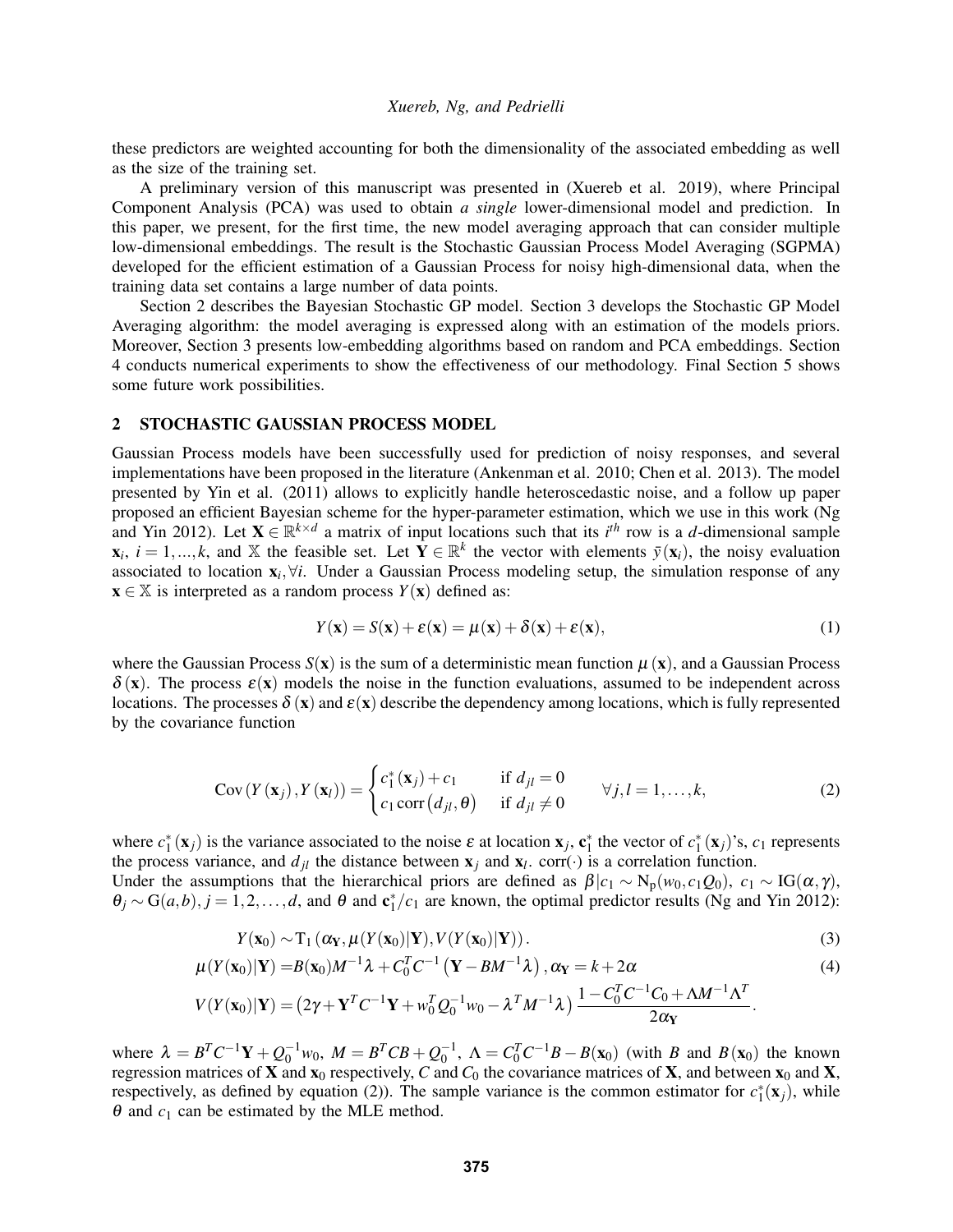### <span id="page-3-0"></span>3 THE STOCHASTIC GAUSSIAN PROCESS WITH MODEL AVERAGING (SGPMA)

We develop a Bayesian Model Averaging approach that uses *n* predictors of the type in [\(2\)](#page-2-1) generated by training *n* models over a partition of the matrix **X** of the sampled points. The basic idea is to obtain a predictor for the original noisy function defined in a high-dimensional space, by averaging the predictions generated by *n* lower dimensional models.

Algorithm [1](#page-3-1) shows an overview of the proposed approach. Let  $X \in \mathbb{R}^{k \times d}$  be such that the *i*<sup>th</sup> row is a *d*-dimensional sample  $\mathbf{x}_i, i = 1,...,k$ , and let  $\mathbf{Y} \in \mathbb{R}^k$  be the vector with elements  $\bar{y}(\mathbf{x}_i)$ , the noisy evaluation associated to location  $\mathbf{x}_i, \forall i$ . We consider *n* predictors, each trained by an input formed by  $k_i$ elements from **X** such that  $\sum_i k_i = k$  and all locations from **X** are used for training. Such inputs are referred to as  $\tilde{\mathbf{X}}_i, i = 1, \ldots, n$ , and the associated evaluations are the  $k_i$  dimensional vectors  $\mathbf{Y}_i$  with  $i = 1, \ldots, n$ . The elements of each  $\tilde{\mathbf{X}}_i$  are further projected onto a  $d_i$ -dimensional space with  $d_i < d$ , resulting into the projected inputs  $X_i$ ,  $i = 1, \ldots, n$ . Projections are obtained using a specified mechanism (random projections and Principal Components Analysis in this paper). In SGPMA, both *n* and *d<sup>i</sup>* are user defined.

The predictor for a point  $\mathbf{x}_0 \in \mathbb{R}^d$  is obtained by performing model averaging of *n* predictors of the type in equation [\(4\)](#page-2-2), where the *n* models are defined in a lower dimensional space  $d_i$ ,  $i = 1, \ldots, n$ . The resulting predictor is

$$
\hat{Y}(\mathbf{x}_0) = \sum_{i=1}^n \mu_i(Y_i(\pi_i(\mathbf{x}_0)) | \mathbf{Y}_i) w^i(\mathbf{X}_i),
$$
\n(5)

where  $\pi_i(\mathbf{x}_0)$  is the projection of  $\mathbf{x}_0$  in  $d_i$  dimensions. We will introduce two different projection operators  $\pi$ <sup>random</sup>, and  $\pi$ <sup>PCA</sup>.

Algorithm 1: A Bayesian Approach for Modeling Responses with High Dimensional Input

- <span id="page-3-1"></span>1: **Initialization**: Initial sample matrix  $X \in \mathbb{R}^{k \times d}$  and the corresponding function values  $Y \in \mathbb{R}^k$ ; number of embeddings to construct *n*;
- 2: Subset Generation;
- 3: Generate the subsets sizes  $k_i < k, i = 1, \ldots, n$ , and the relative embedding dimension  $d_i < d, i = 1, \ldots, n$ ;
- 4: for  $i = 1, ..., n$  do
- $5.$  $\tilde{\mathbf{X}}_i, \mathbf{Y}_i$   $\in$  SELECT( $\mathbf{X}, \mathbf{Y}, k_i$ ) returns a matrix of  $k_i$  samples (rows) from the sample matrix  $\mathbf{X}$ , and the related values from the vector **Y**, to be assigned to the sub-matrix  $\tilde{\mathbf{X}}_i$ ;
- 6: Derive a  $d_i$ -dimensional embedding for  $\tilde{\mathbf{X}}_i$ ,  $\mathbf{X}_i \leftarrow \text{DIM-EMBED}(\tilde{\mathbf{X}}_i, \mathbf{Y}_i, d_i)$ ;
- 7: Estimate the parameters of the Gaussian Process  $\mathcal{M}_i$  using the training set  $\mathbf{X}_i, \mathbf{Y}_i$
- 8: end for
- 9: Weight the models using  $w^{i} \leftarrow BAYESWEIGHT(\{\mathcal{M}_{i}\}_{i=1}^{n}), i = 1, ..., n;$
- 10: **Return**  $\hat{Y}(\mathbf{x}) = \sum_i w^i \hat{Y}_i(\mathbf{x})$

#### 3.1 Generating Subsets and Low Dimensional Embeddings

The subset generation procedure is designed to return *n* sets of input locations and the associated outputs starting from the original matrix X, and vector Y, respectively. While the number of subsets *n*, and the related dimensions  $d_i$  are user-defined, the algorithm decides the number of points to assign to each subset, i.e.,  $k_i$ ,  $i = 1, 2, \ldots n$ . Once  $k_i$ ,  $\forall i$  are defined, the projections need to be executed for all locations onto the related  $d_i$ ,  $\forall i$ . Once the subsets are defined, the algorithm assigns the locations in matrix **X** to the *n* subsets. Here we randomly assign the locations to the *n* subsets, with the procedure "SUBSAMPLES" in Algorithm [3.](#page-4-0)

Finally, we propose two embedding procedures: Random Embedding of the samples and dimensions (Algorithm [2](#page-4-1) with Using-PCA = False); Random Embedding of the samples and Principal Component Analysis of the dimensions (Algorithm [2](#page-4-1) with Using-PCA = True).

Based on a randomly generated index set of size *d<sup>i</sup>* (amongst the *d* original dimensions), the "RANDOM-EMBED" procedure in Algorithm [4](#page-4-2) selects the subdimensions of the original input that are still within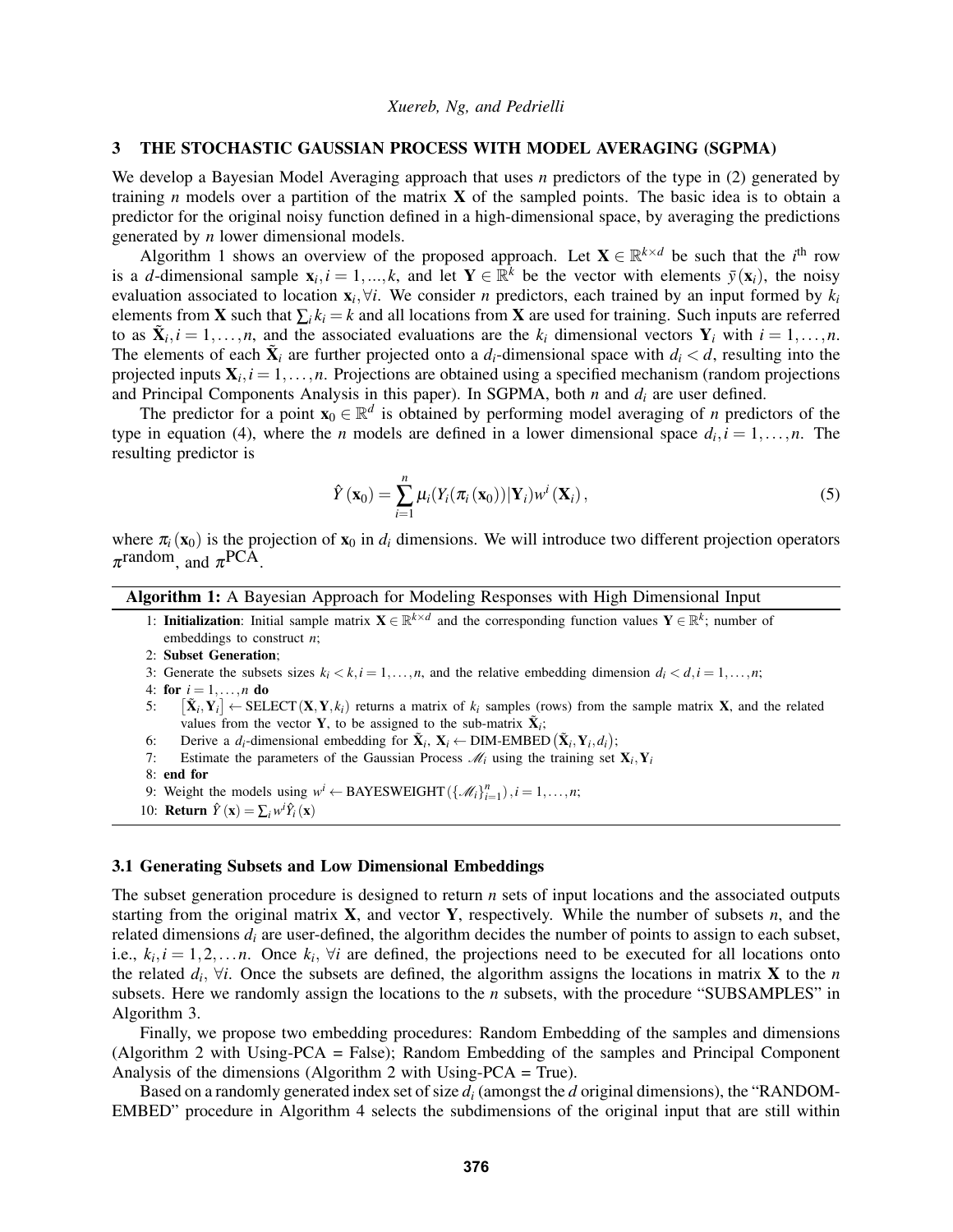the index set. The procedure "PCA-EMBED" in Algorithm [5](#page-4-3) uses Principal Components Analysis (PCA) to low-embed the dimension. It can be noted that for an out-of-sample location  $x_0$ , the associated predictor  $Y(\pi_i(\mathbf{x}_0))$  from the low-dimensional model  $(k_i, d_i)$  is obtained by first projecting  $\mathbf{x}_0$  onto the lower-dimensional space of the model (applying  $\pi_i(\mathbf{x}_0)$ ), then predicting its answer with the model.

### <span id="page-4-1"></span>Algorithm 2: Low Size Low Dimension Subset Generation

1: Inputs: original data X,Y, number *n* of low embeddings to generate, number of points in each embedding  $\{n_i\}_{i=1}^k : k_i \lt k \forall i$ , and dimension of the low embedding  $\{d_i\}_{i=1}^n : d_i \lt d \forall i$ ; boolean Using-PCA; 2: for  $i = 1, ..., n$  do 3: **Samples Selection**: Randomly choose an index set  $I_i^S \subseteq \{1, ..., k\}$ ,  $|I_i^S| = k_i$  ( $k_i < k$ ); 4:  $\tilde{\mathbf{X}}_i, \mathbf{Y}_i \leftarrow \text{SUBSAMPLES}(\mathbf{X}, \mathbf{Y}, I_i^S);$ 5: if Using-PCA then 6:  $\mathbf{X}_i \leftarrow \text{PCA-EMBED } (\tilde{\mathbf{X}}_i, d_i);$ 7: else 8:  $\mathbf{X}_i \leftarrow \text{ RANDOM-EMBED } (\tilde{\mathbf{X}}_i, d_i);$ 9: end if 10: end for

### <span id="page-4-0"></span>Algorithm 3: Sub Procedure SUBSAMPLES

- 1: **Inputs:** original data **X**, **Y**, sample reduction index set  $I_i^S$ ;
- 2: Create the sample reduction matrix  $M_{S,i} = \left[m_{lj}^S\right]_{l \in \{1,\dots,k_i\}, j \in \{1,\dots,k\}}$ ,  $m_{lj}^S =$  $\int 1$  if  $I_{li}^S = j$  $\frac{1}{10}$  otherwise<sup>;</sup>
- 3: **Output**: Return  $\tilde{\mathbf{X}}_i = M_{S,i} \mathbf{X}$  and  $\mathbf{Y}_i = M_{S,i} \mathbf{Y}$ ;

#### <span id="page-4-2"></span>Algorithm 4: Sub Procedure RANDOM-EMBED

- 1: **Inputs:** sample-reduced data  $\tilde{\mathbf{X}}_i$  dimension to reduce the data into  $d_i$ ;
- 2: Dimensions Selection: Randomly choose an index set  $I_i^D \subseteq \{1, ..., d\}$ ,  $|I_i^D| = d_i$   $(d_i < d)$ ;

3: Create the dimension reduction matrix  $M_{D,i} = \left[m_{lj}^D\right]_{l \in \{1,\dots,d_i\}, j \in \{1,\dots,d\}}$ ,  $m_{lj}^D =$ 

4: **Output:** Return  $\mathbf{X}_i = \tilde{\mathbf{X}}_i M_{D,i}^T$ 

### <span id="page-4-3"></span>Algorithm 5: Sub Procedure PCA-EMBED

- 1: **Inputs:** sample-reduced data  $\tilde{\mathbf{X}}_i$ , dimension to reduce the data into  $d_i$ ;
- 2: Compute the covariance matrix  $C_i$  of  $\tilde{\mathbf{X}}_i$ ;
- 3: Compute the eigenvectors and eigenvalues of  $C_i$ ;
- 4: Order the eigenvectors of  $C_i$  in a descending way according to their eigenvalues;
- 5: Create the matrix  $M_{D,i}$ , whose columns are the  $d_i$  first eigenvectors;
- 6: **Output:** Return  $\mathbf{X}_i = \tilde{\mathbf{X}}_i M_{D,i}^T$

# 3.2 Bayesian Approach to Low Dimensional Predictors and Estimation of the Weighting Structure

Given *n* such that  $\forall i = 1,...,n$ ,  $\mathbf{X}_i \in \mathbb{R}^{k_i \times d_i}$ ,  $\mathbf{Y}_i \in \mathbb{R}^{k_i}$ ,  $k_i < k$ ,  $d_i < d$ , *n* models  $\mathcal{M}_i$ ,  $i = 1,...,n$  will be estimated.

<span id="page-4-4"></span>
$$
\mathscr{M}_i = \left\{ p_{\phi_i} : \phi_i = \left( \theta_i, c_i \right)^T \in \mathbb{R}^{d_i + 1} \right\},\tag{6}
$$

 $\int 1$  if  $I_{li}^D = j$  $\frac{1}{10}$  otherwise;

where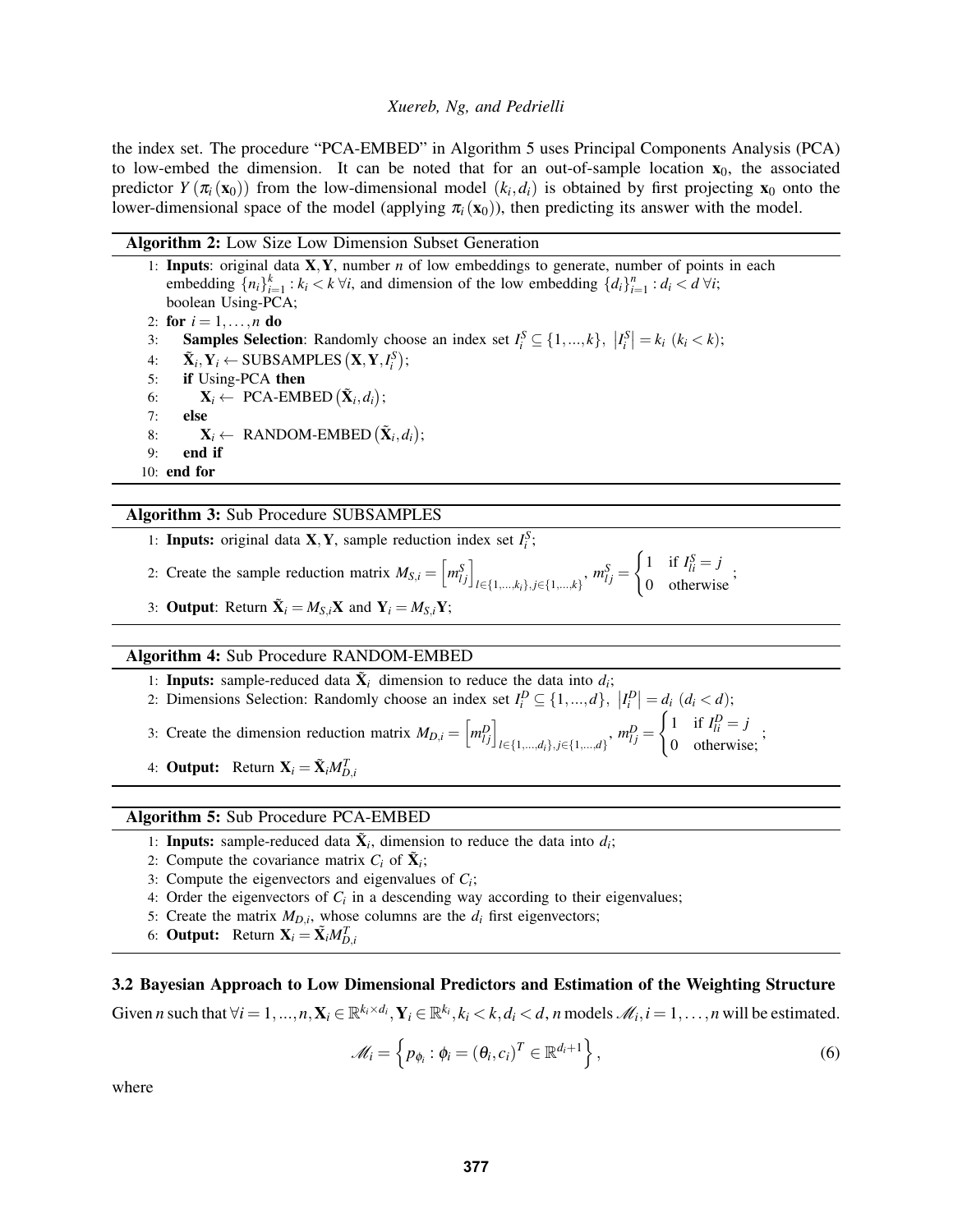$$
p_{\phi_i}(y) = \frac{1}{(2\pi)^{\frac{k_i}{2}}\sqrt{\det(C_i)}} \exp\left(-\frac{1}{2}\left(y - B_i\hat{\beta}_i\right)^T C_i^{-1} \left(y - B_i\hat{\beta}_i\right)\right),
$$
  
\n
$$
C_i = \left[c_{jl}^{(i)}\right]_{j,l \in \{1,...,k_i\}}, \forall j,l \in \{1,...,k_i\}, c_{jl}^{(i)} = \text{Cov}\left(\mathbf{Y}_i[j], \mathbf{Y}_i[l]\right) = \begin{cases} \hat{c}_1 \left(\mathbf{X}_i[l]\right)^* + c_i \text{ if } d_{jl}^{(i)} = 0\\ c_i \text{ corr}\left(d_{jl}^{(i)}, \theta_i\right) \text{ if } d_{jl}^{(i)} \neq 0\\ d_{jl}^{(i)} = \text{dist}(\mathbf{X}_i[j], \mathbf{X}_i[l]), Y_i(\mathbf{x}_0) \sim \text{T}_1\left(\alpha_{i_{\mathbf{Y}_i}}, \mu_i(Y(\mathbf{x}_0)|\mathbf{Y}_i), V_i(Y(\mathbf{x}_0)|\mathbf{Y}_i)\right), \hat{c}_i \left(\mathbf{X}_i[j]\right)^* = \frac{s^2 \left(\mathbf{X}_i[j]\right)}{r}.\end{cases}
$$

Each model  $\mathcal{M}_i$  is trained over  $(\mathbf{X}_i, \mathbf{Y}_i)$ .  $\mathbf{X}_i[j]$  denotes the *j*<sup>th</sup> element (sample) of the low-embedded matrix  $X_i$ , while  $Y_i[j]$  the *j*<sup>th</sup> element of  $Y_i$ .  $\phi_i$  is the vector of unknown parameters of the model  $\mathcal{M}_i$ . Each parameter  $\theta_i$  is a vector of  $d_i$  elements and  $dist(\cdot)$  a distance function.  $s^2(\mathbf{X}_i[j])$  is the sample variance and *r* the number of replications. The likelihood of a model  $\mathcal{M}_i$  is expressed as  $L_i(\phi_i) = p_{\phi_i}(\mathbf{Y}_i)$ . Note that the non-central t distribution is valid within the assumptions made in Section [2](#page-2-0) ( $\beta_i|c_i \sim N_p(w_{0i}, c_i Q_{0i})$ ,  $c_i \sim \text{IG}(\alpha_i, \gamma_i), \forall j \in [d_i], \theta_{ij} \sim \text{G}(a_i, b_i)$ , and  $\theta_i$  and  $c_i^*/c_i$  are known).

Our SGPMA approach uses *n* models of the type [\(6\)](#page-4-4) and returns the following predictor for a point  $\mathbf{x}_0 \in \mathbb{R}^d$ .

$$
\hat{Y}(\pi(\mathbf{x}_0)) = \sum_{i=1}^n \mu_i (Y(\pi_i(\mathbf{x}_0)) | \mathbf{Y}_i) P(\mathcal{M}_i | \mathbf{X}_i, \mathbf{Y}_i) = \sum_{i=1}^n \mu_i (Y(\pi_i(\mathbf{x}_0)) | \mathbf{Y}_i) \frac{P(\mathbf{Y}_i | \mathcal{M}_i) \cdot P(\mathcal{M}_i)}{\sum_{j=1}^n P(\mathbf{Y}_i | \mathcal{M}_i) \cdot P(\mathcal{M}_i)}
$$
\n
$$
= \sum_{i=1}^n \mu_i (Y(\pi_i(\mathbf{x}_0)) | \mathbf{Y}_i) \frac{L_i(\hat{\phi}_i) \exp\left(-\frac{|\phi_i|}{2} \log k_i\right) P(\mathcal{M}_i)}{\sum_{j=1}^n L_j(\hat{\phi}_j) \exp\left(-\frac{|\phi_j|}{2} \log k_j\right) P(\mathcal{M}_j)}.
$$
\n(7)

The assumptions on the prior density are embedded within the general assumption made by the approximation given in [\(3\)](#page-2-3). Then, the posterior for each model (given by the Bayes' formula) and the conditional probability of obtaining the true answer with the model  $\mathcal{M}_i$  are expressed below:

$$
P(\mathcal{M}_i|\mathbf{Y}_i) = \frac{P(\mathbf{Y}_i|\mathcal{M}_i)P(\mathcal{M}_i)}{\sum_{j=1}^n P(\mathbf{Y}_j|\mathcal{M}_j)P(\mathcal{M}_j)} \quad \forall i = 1,\ldots,n,
$$
  

$$
P(\mathbf{Y}_i|\mathcal{M}_i) = \int p_{\phi_i}(\mathbf{Y}_i)p_i(\phi_i)d\phi_i = \int L_i(\phi_i)p_i(\phi_i)d\phi_i \approx L_i(\hat{\phi}_i)\exp\left(-\frac{|\phi_i|}{2}\log k_i\right) \quad \forall i = 1,\ldots,n,
$$

where the approximation is given by [Wasserman \(2000\).](#page-11-11)  $\hat{\phi}_i$  is the MLE of  $\phi_i$  [\(Ng and Yin 2012\)](#page-11-16).

Based on Section [2,](#page-2-0) it is possible to calculate the predictive distributions means  $\mu_i(Y(x_0^i)|\mathbf{Y}_i)$  as well as the marginal likelihoods  $L_i(\hat{\phi}_i)$ . These means and likelihoods, each based on sample and dimension-reduced input X*<sup>i</sup>* , should be more computationally tractable than the prediction of a model based on the original input **X**. The estimation of the model priors  $P(\mathcal{M}_i)$  will be discussed in the next section.

**Weights Estimation** One possibility for the weights,  $P(\mathcal{M}_i)$ , is to use a noninformative uniform prior [\(Wasserman 2000\)](#page-11-11). Priors can also be tailored to specific classes of models. For linear regression models, a binomial prior is often used to reflect the importance of the variables [\(Hoeting et al. 1999;](#page-10-3) [Steel 2011\)](#page-11-17). The intuition behind the binomial prior is that if a model  $\mathcal{M}_i$  contains more covariates than  $\mathcal{M}_j$ , then  $\mathcal{M}_i$ should have larger associated weight compared to  $\mathcal{M}_j$ , because the more the covariates, the higher the prediction power of the model. However, for these models, dimensionality reduction is not discussed.

Here, we associate the idea of increased prediction power as a function of the dimensionality  $d_i$  and sample size  $k_i$ . For each  $\mathcal{M}_i$  we use a different training set characterized by a different number of points  $k_i$ , and different dimensionality *d<sup>i</sup>* , and *both of them characterize the prediction power of the resulting model*. In other words, for each model  $\mathcal{M}_i$ , a proxy of this quantity is the pair  $(k_i, d_i)$ . Our SGPMA considers a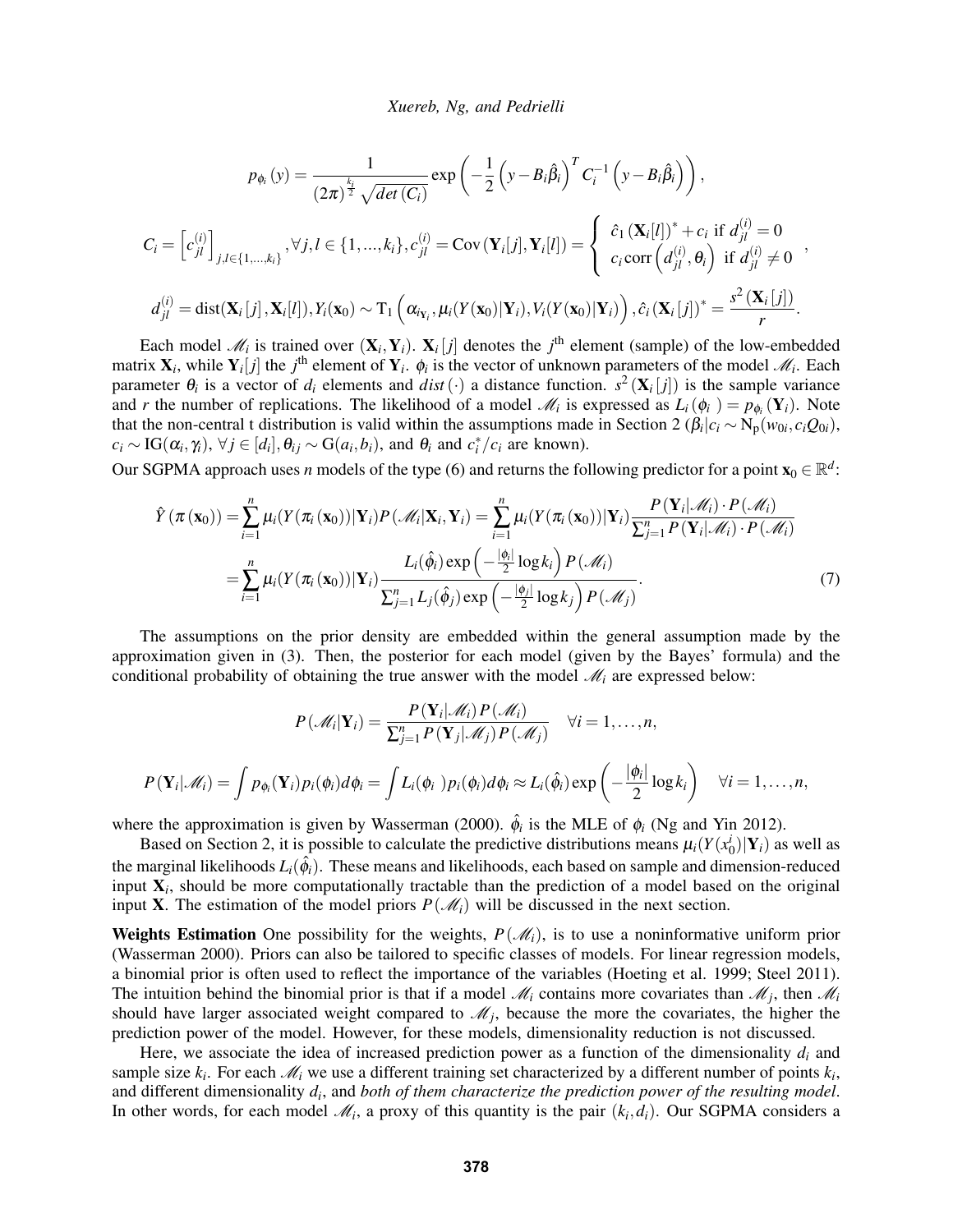power function of the percentages of the sample size and dimension with respect to their original sizes, where the relative importance of the  $d_i$  can be controlled through  $\eta$ . Given the model  $\mathcal{M}_i$  as in equation [\(6\)](#page-4-4), we propose the following prior form:

<span id="page-6-0"></span>
$$
P(\mathcal{M}_i) = \frac{p_i}{\sum_{j=1}^n p_j}, p_i = \left(\frac{k_i}{k}\right)^2 \times \left(\frac{d_i}{d}\right)^{\eta} \forall i = 1, ..., n.
$$
 (8)

From equation [\(8\)](#page-6-0), it is possible to develop a procedure for the prediction of the Stochastic GP model averaging when the input is high-dimensional.

Motivating Example In order to build the intuition behind the weights in equation [\(8\)](#page-6-0) we show, with an example, that there exists an exploitable relationship between the  $(k_i, d_i)$ -pair and the prediction error associated to a model estimated with  $k_i$  samples, and a  $d_i$ -dimensional embedding. We use the Griewank function [\(Locatelli 2003\)](#page-11-18):

<span id="page-6-1"></span>
$$
f(x) = \sum_{i=1}^{d} \left( \frac{x_i^2}{4000} \right) - \prod_{i=1}^{d} \cos \left( \frac{x_i}{\sqrt{i}} \right) + 1, x \in [-600, 600]^d.
$$
 (9)

We add a noise function  $\delta = 0.8$ , constant across the input space (given a location x a normal noise  $\mathcal{N}(0,\delta)$  is added to the output of the function in [\(9\)](#page-6-1)). We set  $k = 500$ , and  $d = 50$  and test different combinations of sub-sample size and dimensionality  $(k_i, d_i)$ . Since the evaluations are affected by noise, 15 replications are performed for each location. The idea is that, if error  $[\mathcal{M}_i(k_i, d_i)] <$  error  $[\mathcal{M}_j(k_j, d_j)]$ , then  $P(\mathcal{M}_i) > P(\mathcal{M}_i)$ .

For each combination  $(k_i, d_i)$ , we estimate the model 30 times. Table [1](#page-7-1) summarizes the absolute errors resulting from each model prediction, calculated with a  $B = 100d = 5000$ -samples validation dataset. The error is calculated as

<span id="page-6-2"></span>
$$
error = \frac{1}{B} \sum_{i=1}^{B} \left| \hat{Y}(\mathbf{x}_{\text{test},i}) - f(\mathbf{x}_{\text{test},i}) \right|,
$$
\n(10)

where  $\hat{Y}$  is the prediction and  $f$  the true function value.

Figure [1\(a\)](#page-7-2) shows the error against the dimension  $d_i$ , for the different values of  $k_i = \{500, 300, 100, 20\}$ . It can be observed that, as hypothesized, the model error depends on the *pair*  $(k_i, d_i)$ . Hence, we argue that a model prior should consider both  $k_i$  and  $d_i$ . In fact, if our weight was only to consider the sample size  $k_i$ , models would be mistakenly ranked: in our example, the error of the model  $(k_i = 300, d_i = 40)$  is higher than the error of  $(k_i = 500, d_i = 40)$ , but lower than the error of  $(k_i = 500, d_i = 30)$ . Similar results were obtained for different values of  $\eta$ .

Figure [1\(b\)](#page-7-3) supports the intuition that larger values of the proposed weights correspond to "better" models, i.e., with lower associated errors. In the figure, the models are ordered according to the value of the associated  $p_i = (k_i/k)^2 \times (d_i/d)^{\eta}$ , with different values of  $\eta$  (equation[\(6\)](#page-4-4)). More experiments were performed for different values of  $\eta$ , and we noticed that  $\eta = 8$  was performing best (i.e. with the lowest error) in our experimental setup.

Interestingly, we observed that the model performance started deteriorating for values of  $\eta > 8$ . This observation highlights the importance of such parameter in determining the effectiveness of the weighting approach. Also, considering Figure [1\(a\),](#page-7-2) and as we previously highlighted, *k<sup>i</sup>* and *d<sup>i</sup>* interact in determining the performance of the model. In this preliminary version, SGPMA assumes that  $\eta$  is supplied by the user. Nevertheless, significant opportunities can be found in the understanding of the "optimal" relationship between the  $k_i$  and  $d_i$  exponent, leading to an automated derivation of the weight without requiring the user to set it. In the numerical section, we will further explore the impact of  $\eta$ .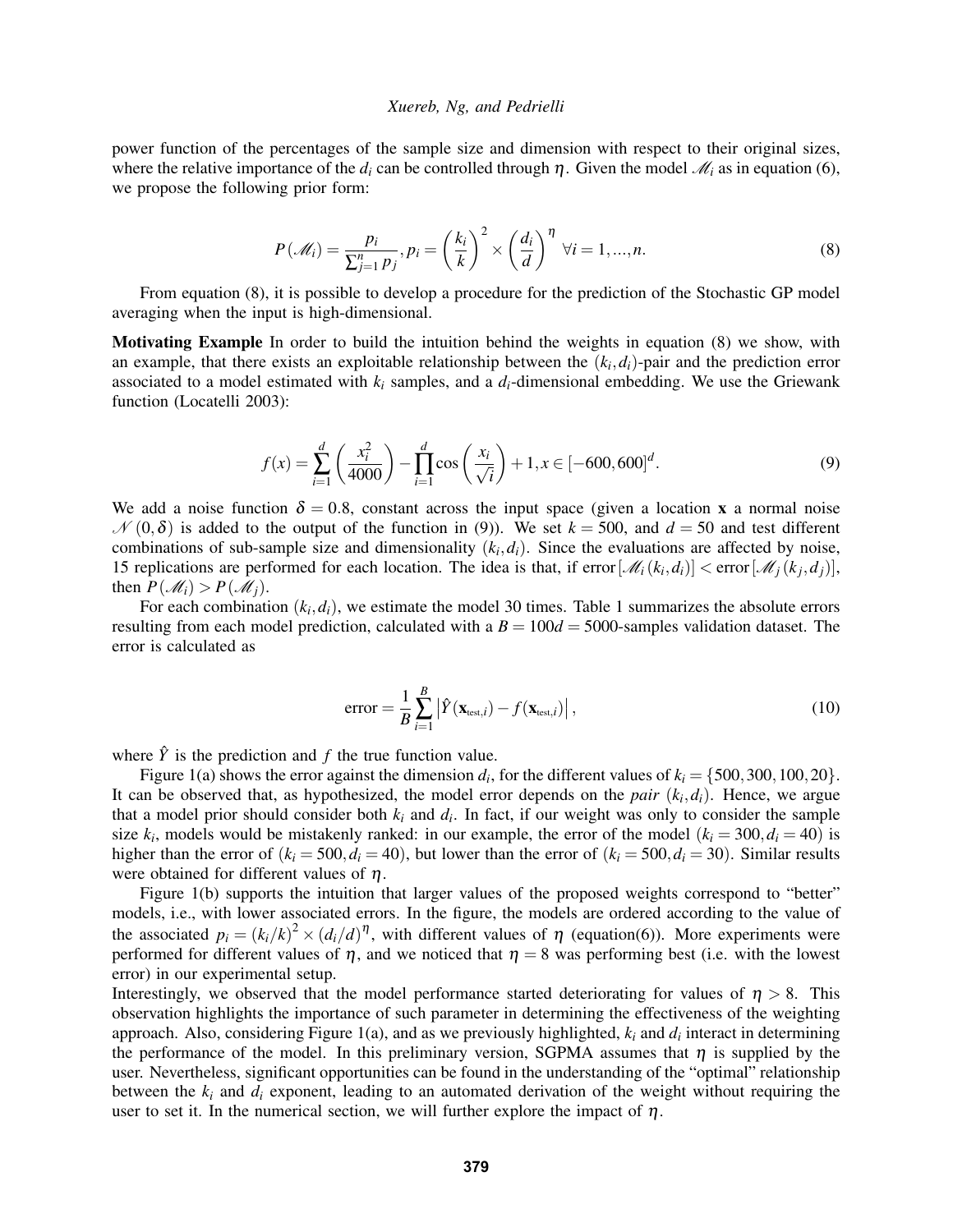| Exp<br>$k_i$           | 500             |                 |                 |                  |                  |                  |  |
|------------------------|-----------------|-----------------|-----------------|------------------|------------------|------------------|--|
| $d_i$                  | 50              | 40              | 30              | 20               | 10               | 5                |  |
| Error $\times 10^{-2}$ | $4.26 \pm 0.01$ | $4.32 \pm 0.01$ | $5.31 \pm 0.02$ | $8.77 \pm 0.49$  | $13.80 \pm 0.01$ | $14.15 \pm 0.01$ |  |
| Exp<br>$k_i$           | 300             |                 |                 |                  |                  |                  |  |
| $d_i$                  | 50              | 40              | 30              | 20               | 10               | 5                |  |
| Error $\times 10^{-2}$ | $4.41 \pm 0.01$ | $4.58 \pm 0.06$ | $6.86 \pm 0.31$ | $11.35 \pm 0.36$ | $13.39 \pm 0.01$ | $14.06 \pm 0.03$ |  |
|                        |                 |                 |                 |                  |                  |                  |  |
| Exp<br>$k_i$           |                 |                 |                 | 100              |                  |                  |  |
| $d_i$                  | 50              | 40              | 30              | 20               | 10               | 5                |  |
| Error $\times 10^{-2}$ | $5.39 \pm 0.15$ | $5.48 \pm 0.13$ | $8.33 \pm 0.42$ | $12.58 \pm 0.29$ | $13.54 \pm 0.03$ | $13.97 \pm 0.01$ |  |
| Exp<br>$k_i$           |                 |                 |                 | 20               |                  |                  |  |
| $d_i$                  | 50              | 40              | 30              | 20               | 10               | 5                |  |

<span id="page-7-1"></span>Table 1: Effect of  $k_i$  and  $d_i$  over the prediction accuracy of a single model of the type [\(6\)](#page-4-4)

<span id="page-7-2"></span>

<span id="page-7-3"></span>

(a) Performance for different dimensions (b) Error as a function of the associated weight

Figure [1](#page-7-1): Impact of  $k_i$ ,  $d_i$  over the test models in Table 1

# <span id="page-7-0"></span>4 PRELIMINARY RESULTS

To evaluate the performance of SGPMA, we ran several experiments considering different dimensionality and sample sizes, and corresponding dimensionality and number of points for the subsets. The *d*-dimensional Griewank function given in equation [\(9\)](#page-6-1) was used across all the tests.

Hyperparameters Priors Following the guidelines of [Qian and Wu \(2008\),](#page-11-19) a "vague prior" was adopted for  $c_i$  and a "location-flat prior" for  $\beta_i | c_i$ . Such setting translates into  $\alpha_i = 2$ ,  $\gamma_i = 1$ ,  $w_{0i} = 0$ , and  $Q_{0i}$  the identity matrix. As for the parameter  $\eta$  defined in equation [\(8\)](#page-6-0), and previously discussed, we used the set of possible values  $\{0.5,3,5,7,9\}$ , with the idea of analyzing different scenarios in terms of the relative weight (when  $\eta < 2$  the dimensionality is less important than the number of samples, and vice versa).

**Experiments settings**  $k = 10 \times d$  input design points were generated using a Latin Hypercube over a support  $[0,10]^d$ . Function value at each location is a normal distribution with mean equal to the true function value at that point, and constant (homogeneous) variance  $\delta = 0.8$  across the entire solution space. A single experimental condition is defined by the tuple  $\{d, n = n_{\text{random}} + n_{\text{PCA}}, S_k, S_d\}$ , where  $n_{\text{random}}$  subsets were processed using Algorithm [2](#page-4-1) with Using-PCA = False, whereas  $n_{PCA}$  subsets use it with Using-PCA  $=$  True. The set *S<sub>k</sub>* contains the possible sample sizes that can be assigned to each model  $\mathcal{M}_i$ ,  $i = 1, \ldots, n$ . As an example, if  $d = 5$  and  $S_k = \{10, 20\}$ , each model  $\mathcal{M}_i$ ,  $i = 1, \ldots, n$  can be trained with 10 or 20 points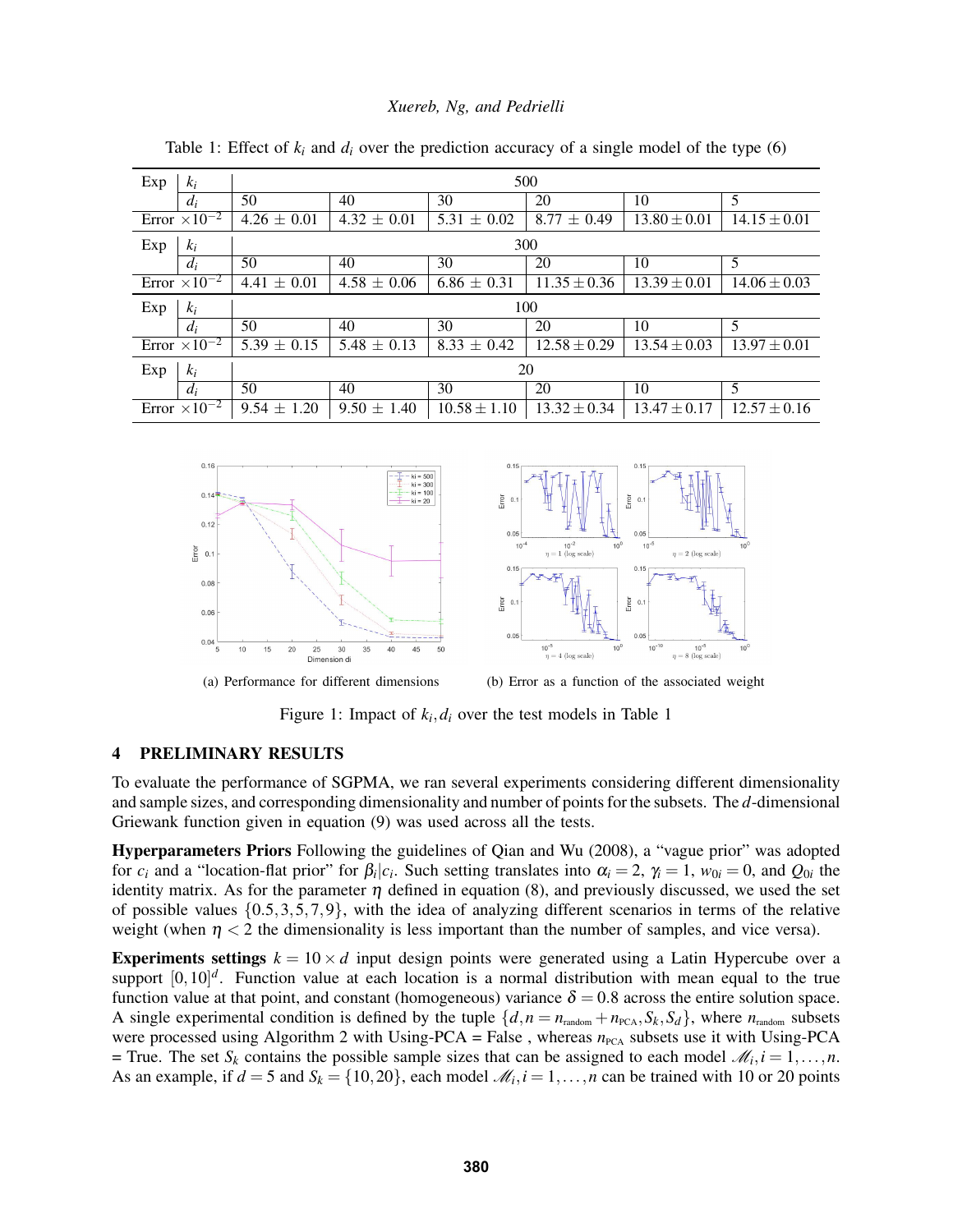(as long as  $\sum_i k_i = 50$ ). Similarly,  $S_d$  is the set of possible, reduced, dimensions that can be assigned to each model  $\mathcal{M}_i$ ,  $i = 1, \ldots, n$ .

In order to generate the experimental conditions, we solved a mixed integer-linear program having as decision variables the number of models *n*, and the sample sizes  $k_i$ ,  $i = 1, ..., n$ . The objective function is to minimize the differences  $|S_{ki}[j] - S_{ki}[l]| \forall i, j, l$  and  $|n_{\text{random}} - n_{\text{PCA}}|$ , satisfying the partition constraint on the possible sample size assignments defined by the set *Sk*.

The resulting experimental conditions are listed in Table [2.](#page-8-0)

| E                | d   | $\boldsymbol{k}$ | n                   |                  | $S_d$        | $S_k$                |
|------------------|-----|------------------|---------------------|------------------|--------------|----------------------|
|                  |     |                  | $n_{\text{random}}$ | $n_{\text{PCA}}$ |              |                      |
| $E_1$            | 50  | 500              | 5                   | 6                |              |                      |
| $\overline{E_2}$ | 100 | 1000             | 8                   | 8                |              |                      |
| $E_3$            | 150 | 1500             | 14                  | 14               | ${2,4}$      |                      |
| $E_4$            | 200 | 2000             | 15                  | 15               |              | $\{5, 35, 70, 100\}$ |
| $\mathcal{E}_5$  |     |                  | 11                  | $\theta$         |              |                      |
| $E_6$            | 50  | 500              | $\theta$            | 11               |              |                      |
| $E_7$            |     |                  |                     | 6                | $\{10, 15\}$ |                      |

<span id="page-8-0"></span>Table 2: Description of the experiments

Validation Each element of the vector Y represents the average of 15 independent replications. SGPMA was macro-replicated 30 times for each experiment. At each macro-replication, the SGPMA performance was estimated over  $100 \times d$  out-of sample locations. The following benchmark models were considered for sake of comparison:

- OR: this refers to the original Stochastic GP model without embedding and without sample reduction;
- UMA: model averaging using the same models as SGPMA, but weighting them uniformly;
- LM: the model, amongst those estimated by SGPMA, with the lowest associated MSE;
- HM: the model, amongst those estimated by SGPMA, with the largest associated MSE;
- AM: the model, amongst those estimated by SGPMA, with the mode associated MSE.

Performance We considered the error metric defined in equation [\(10\)](#page-6-2), and the computational time.

Results Tables [3-](#page-8-1)[5](#page-9-0) show the obtained errors and fitting times for the performed experiments.  $\eta^*$  in Table [3](#page-8-1) is the value of  $\eta$  for which the model averaging error is the lowest, taken over the search space  $\{0.5,3,5,7,9\}$ . In Table [4,](#page-9-1) this search space is modified for each experiment.

<span id="page-8-1"></span>

| E                 | d   | $\boldsymbol{k}$ | $\eta^*$ | Error $\times 10^{-2}$ |                  |                 | Time [s]       |           |
|-------------------|-----|------------------|----------|------------------------|------------------|-----------------|----------------|-----------|
|                   |     |                  |          | MA with $\eta^*$       | <b>UMA</b>       | <b>OR</b>       | <b>MAs</b>     | <b>OR</b> |
| $E_1$             | 50  | 500              | 5        | $6.70 \pm 0.03$        | $8.74 \pm 0.11$  | $4.29 \pm 0.01$ |                | 13        |
| $E_2$             | 100 | 1000             |          | $9.33 \pm 0.10$        | $11.05 \pm 0.72$ | $5.98 \pm 0.01$ | 2              | 311       |
| $E_3$             | 150 | 1500             | 9        | $11.97 \pm 4.08$       | $11.84 \pm 2.97$ | $7.31 \pm 0.01$ | $\overline{2}$ | 2731      |
| $E_4$             | 200 | 2000             | 5        | $12.38 \pm 0.19$       | $12.67 \pm 0.88$ | $NA^*$          | $\overline{4}$ | >24h      |
| $\frac{E_5}{E_6}$ | 50  | 500              | 5        | $6.03 \pm 0.02$        | $8.90 \pm 0.34$  | $4.29 \pm 0.01$ | 2              | 13        |
|                   |     |                  |          | 7.16 $\pm$ 0.07        | $8.98 \pm 0.34$  |                 | 2              |           |

Table 3: Model Averaging (MA) vs. MA with uniform prior (UMA) vs. original model (OR)

Discussion A first observation from Table [3](#page-8-1) is that applying Algorithm [1](#page-3-1) on high dimensional problems  $(d \geq 50$  in these numerical experiments) decreases the computational fitting time. Experiments  $E_1 - E_4$ show how the higher the original dimension, the faster the novel algorithm compared to the OR model. Comparing the results from experiments  $E_7$  (in Table [4\)](#page-9-1) and  $E_1$  (in Table [3\)](#page-8-1), focusing only on the fitting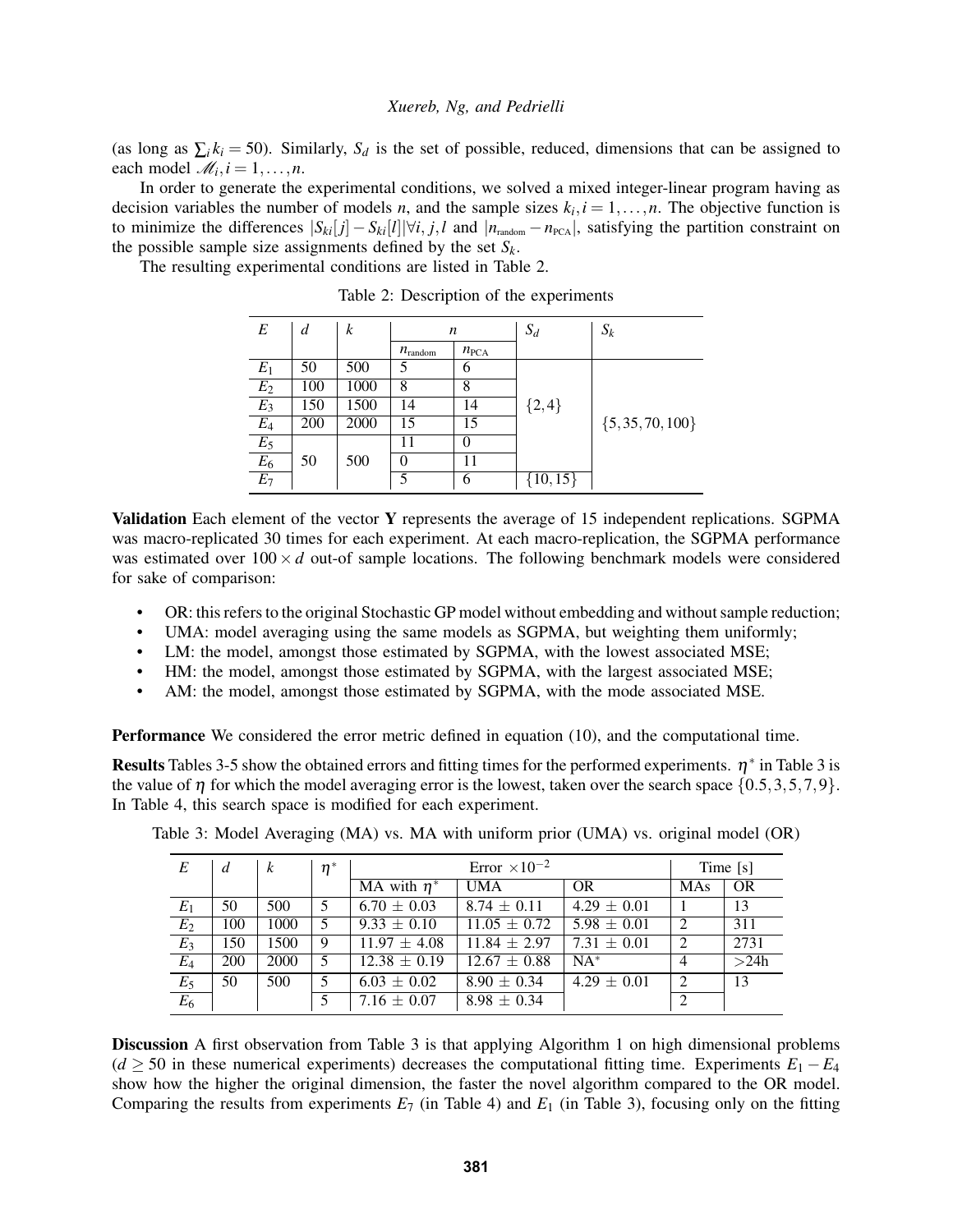|           | Search space               | $n^*$ | Error $\times 10^{-2}$ |                  |                 | Time [s]   |    |
|-----------|----------------------------|-------|------------------------|------------------|-----------------|------------|----|
|           | for $n$                    |       | MA with $\eta^*$       | <b>UMA</b>       | ОR              | <b>MAs</b> | OR |
| $E_{7,1}$ | 1,9                        |       | $9.87 \pm 0.48$        |                  |                 |            |    |
| $E_{7,2}$ | $\{10, , 100\}$            |       | $9.41 \pm 0.45$        | $17.12 \pm 6.91$ | $4.29 \pm 0.01$ |            |    |
| $E_{7,3}$ | $0.01 \times \{0, , 100\}$ |       | $16.23 \pm 5.98$       |                  |                 |            |    |

<span id="page-9-1"></span>Table 4: Effect of the dimension weight  $\eta$  for the case  $E_7 := \{d = 50, k = 500\}$ 



<span id="page-9-2"></span>Figure 2: Model Averaging (MA) vs. Original model (OR)

| E     | d          | k    | Error $\times 10^{-2}$ |                  |                   |                   |  |
|-------|------------|------|------------------------|------------------|-------------------|-------------------|--|
|       |            |      | MA                     | LM               | AM                | <b>HM</b>         |  |
| $E_1$ | 50         | 500  | $6.70 \pm 0.03$        | $12.19 \pm 0.76$ | $16.11 \pm 1.68$  | $22.34 \pm 5.51$  |  |
| $E_2$ | 100        | 1000 | $9.33 \pm 0.10$        | $14.59 \pm 0.08$ | $20.36 \pm 4.43$  | $31.83 \pm 4.16$  |  |
| $E_3$ | 150        | 1500 | $11.97 \pm 4.08$       | $15.25 \pm 0.49$ | $28.93 \pm 13.60$ | $57.29 + 18.42$   |  |
| $E_4$ | <b>200</b> | 2000 | $12.38 \pm 0.19$       | $15.32 \pm 0.35$ | $24.99 \pm 10.91$ | $54.04 \pm 18.05$ |  |

<span id="page-9-0"></span>Table 5: Comparison of SGPMA against the benchmarks

times, we observe that, if the computational cost is of concern, it is better to use lower dimensional embeddings for SGPMA. This observation is particularly relevant in sequential optimization settings where the SGPMA model is estimated several times. Nonetheless, as the results show, the higher computational efficiency comes at the cost of lower prediction accuracy. This trade-off between efficiency gain and loss of accuracy can be beneficial in many time sensitive situations. However, it is problem specific and dependent on the risks associated with time delay and accuracy loss. In their book, [Taylor and Vanmarcke \(2002\)](#page-11-20) illustrate this consideration with an earthquake estimation. When estimating the possible seriousness of an incoming earthquake, a 50 % accuracy loss is acceptable, however this same accuracy loss will lead to a wrong estimation of resource allocation.

Figure [2](#page-9-2) plots the results from experiments  $E_1 - E_4$  (*x*-axis) providing a visual comparison between SGPMA, UMA and the original model, and, for SGPMA, the prediction error is plotted for different values of the factor  $\eta$ . The results show how the dimension of a model, compared to its sample size, influences the prediction stronger ( $\eta > 2$  leads to lower errors than  $\eta \leq 2$ ).

Also, it appears that the value of  $\eta^*$ , i.e., the value of  $\eta$  with the associated best performance, varies substantially across conditions, implying that the starting values of  $(d, k)$  exert an influence on the value of the factor. Moreover, if we compare the results from experiments  $E_{7,1}$  and  $E_1$  (Table [3\)](#page-8-1), we observe how the value of  $\eta^*$  appears to be influenced by the possible subdimensions  $S_{di}$ . While future work will be necessary on the search for better values of  $\eta$ , these insights are important, because choosing a good value of  $\eta$  appears to discriminate SGPMA from model averaging with uniform priors (Table [3\)](#page-8-1).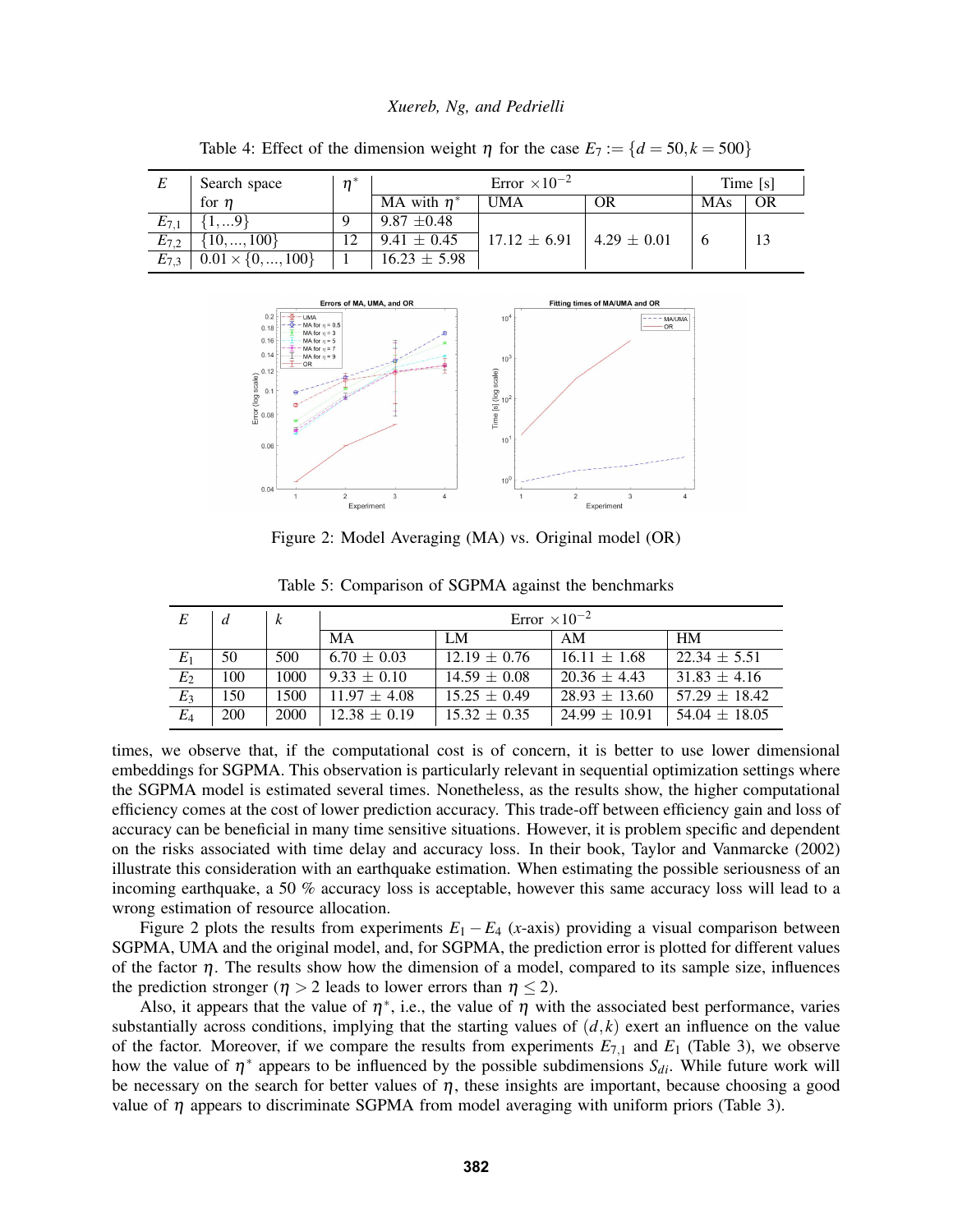$E_5$  and  $E_6$  of Table [3](#page-8-1) highlight the importance of choosing a right low-dimensional embedding. Here, PCA seems to be less efficient than random embedding for the case  ${d = 50, k = 500}$ . When compared to *E*1, it seems better to use a unique random embedding than a mixture of PCA and random embeddings. However, it also seems better to use the mixture than PCA only. The type of embedding can be important.

Finally, Table [5](#page-9-0) shows that model averaging always outperforms the best performing model within the set  $\{\mathcal{M}_i\}_{i=1}^n$  $\sum_{i=1}^{n}$ , independently from the embedding approach (random, PCA, or mixed). In our numerical experiments, SGPMA outperforms LM in all the cases. This tends to confirm that model averaging empirically outperforms single model strategies in terms of prediction accuracy.

## <span id="page-10-10"></span>5 CONCLUSION

This paper presents for the first time the Stochastic Gaussian Process with Model Averaging (SGPMA) algorithm for the prediction of noisy black box functions. SGPMA relies on a novel Bayesian model averaging approach that is used to mix several SGP's. Specifically, several stochastic GPs are estimated, each using a subset of the initial, large, input data, and each projecting the input location onto a lower dimensional space. SGPMA is scalable since any input data set can be separated into smaller, size-controlled, training sets, and each model has reduced dimensionality. The produced predictions are averaged using a weighting scheme based on their marginal likelihood and a "model prior", which we design to be dependent on the size of model training set and the dimensionality being used for the projection.

Our preliminary results show how SGPMA drastically decreases the computing time for model fitting while keeping the prediction accuracy reasonably close to the original model, and our proposed model weighting appears to outperform uniform weighting and shows more consistent performance. Nonetheless, more studies are necessary on the factor  $\eta$ , which appears to have a key role in the performance of SGPMA. The future direction of this work will be to attempt to derive  $\eta$  "optimally", and test alternative projection methods. Finally, SGPMA will be used within a Bayesian Optimization context for large scale optimization.

# **REFERENCES**

- <span id="page-10-11"></span>Ankenman, B., B. L. Nelson, and J. Staum. 2010. "Stochastic Kriging for Simulation Metamodeling". *Operations Research* 58(2):371–382.
- <span id="page-10-0"></span>Bouhlel, M. A., and J. R. R. A. Martins. 2019. "Gradient-Enhanced Kriging for High-Dimensional Problems". *Engineering with Computers* 35(1):357–373.
- <span id="page-10-12"></span>Chen, X., B. E. Ankenman, and B. L. Nelson. 2013. "Enhancing Stochastic Kriging Metamodels with Gradient Estimators". *Operations Research* 61(2):512–528.
- <span id="page-10-9"></span>Chen, X., G. Zou, and X. Zhang. 2013. "Frequentist Model Averaging for Linear Mixed-Effects Models". *Frontiers of Mathematics in China* 8(3):497–515.
- <span id="page-10-6"></span>Eicher, T. S., C. Papageorgiou, and A. E. Raftery. 2011. "Default Priors and Predictive Performance in Bayesian Model Averaging, with Application to Growth Determinants". *Journal of Applied Econometrics* 26(1):30–55.
- <span id="page-10-4"></span>Fragoso, T. M., W. Bertoli, and F. Louzada. 2018. "Bayesian Model Averaging: A Systematic Review and Conceptual Classification". *International Statistical Review* 86(1):1–28.
- <span id="page-10-8"></span>Gao, Y., X. Zhang, S. Wang, T. T. Chong, and G. Zou. 2019. "Frequentist Model Averaging for Threshold Models". *Annals of the Institute of Statisticalop Mathematics* 71(2):275–306.
- <span id="page-10-1"></span>Gardner, J. R., G. Pleiss, R. Wu, K. Q. Weinberger, and A. G. Wilson. 2018. "Product Kernel Interpolation for Scalable Gaussian Processes". In *Proceedings of the AISTATS 2018*, edited by A. Storkey and F. Perez-Cruz, 1407–1416. Piscataway, New Jersey.
- <span id="page-10-2"></span>Hayashi, K., M. Imaizumi, and Y. Yoshida. 2019. "On Random Subsampling of Gaussian Process Regression: A Graphon-Based Analysis". arXiv preprint arXiv:1901.09541.
- <span id="page-10-3"></span>Hoeting, J. A., D. Madigan, A. E. Raftery, and C. T. Volinsky. 1999. "Bayesian Model Averaging: A Tutorial". *Statistical Science* 14(4):382–417.
- <span id="page-10-7"></span>Hu, S., A. O'Hagan, and T. B. Murphy. 2018. "Motor Insurance Claim Modeling with Factor Collapsing and Bayesian Model Averaging". *Stat* 7(1).
- <span id="page-10-5"></span>Kass, R. E., and L. Wasserman. 1995. "A Reference Bayesian Test for Nested Hypotheses and its Relationship to the Schwarz Criterion". *Journal of the American Statistical Association* 90(431):928–934.